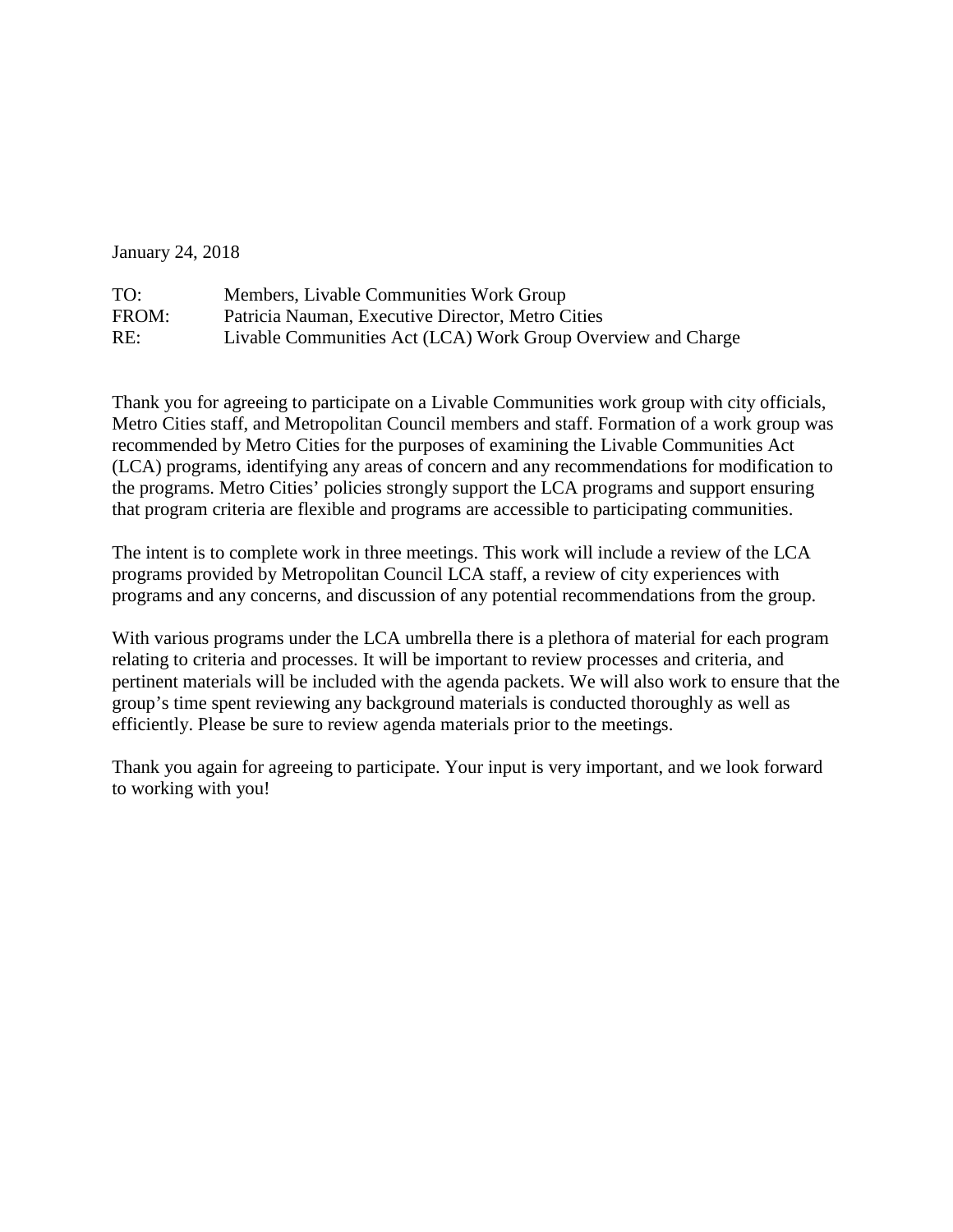

# **Livable Communities Work Group**

**Meeting #1** Monday, January 29, 2018

**Grant Fernelius, Chair - Community Development Director, City of Coon Rapids**

**\_\_\_\_\_\_\_\_\_\_\_\_\_\_\_\_\_\_\_\_\_\_\_\_\_\_\_\_\_\_\_\_\_\_\_\_\_\_\_\_\_\_\_\_\_\_\_\_\_\_\_\_\_\_\_\_\_\_\_\_\_\_\_\_\_\_\_\_\_\_\_\_\_\_\_\_\_\_\_\_\_\_\_\_\_\_\_\_\_\_\_\_\_\_\_\_\_\_\_\_\_\_\_\_\_\_\_\_\_\_\_\_\_\_\_\_\_**

### **AGENDA**

- 1. Welcome (Chair, Metro Cities staff)
- 2. Introductions
- 3. Review of Metro Cities Livable Communities Policy (Metro Cities staff)
- 4. Cities' General Experiences with the Livable Communities Program (City Participants)
- 5. Statutory Guidance (Met Council staff)
- 6. Participating Communities and Requirements (Met Council staff)
- 7. Maps of Awards (Met Council staff)
- 8. Application Guide to Funding Accounts (Met Council staff)
	- 2017 Budget Revenues and Allocations 2018 Budget LCA Grants Calendar/Cycle, Program Timelines Application Review Process
- 9. Summary of City Survey Comments (Metro Cities staff)
- 10. Work Group Member Comments, Topic and Data Requests, Requests for Further Discussion (all)

## **FUTURE MEETINGS**

| Monday, February 12, 2018 | $12:00 - 2:00$ pm (lunch provided) |
|---------------------------|------------------------------------|
| Wednesday, March 7, 2018  | 12:00 -2:00 pm (lunch provided)    |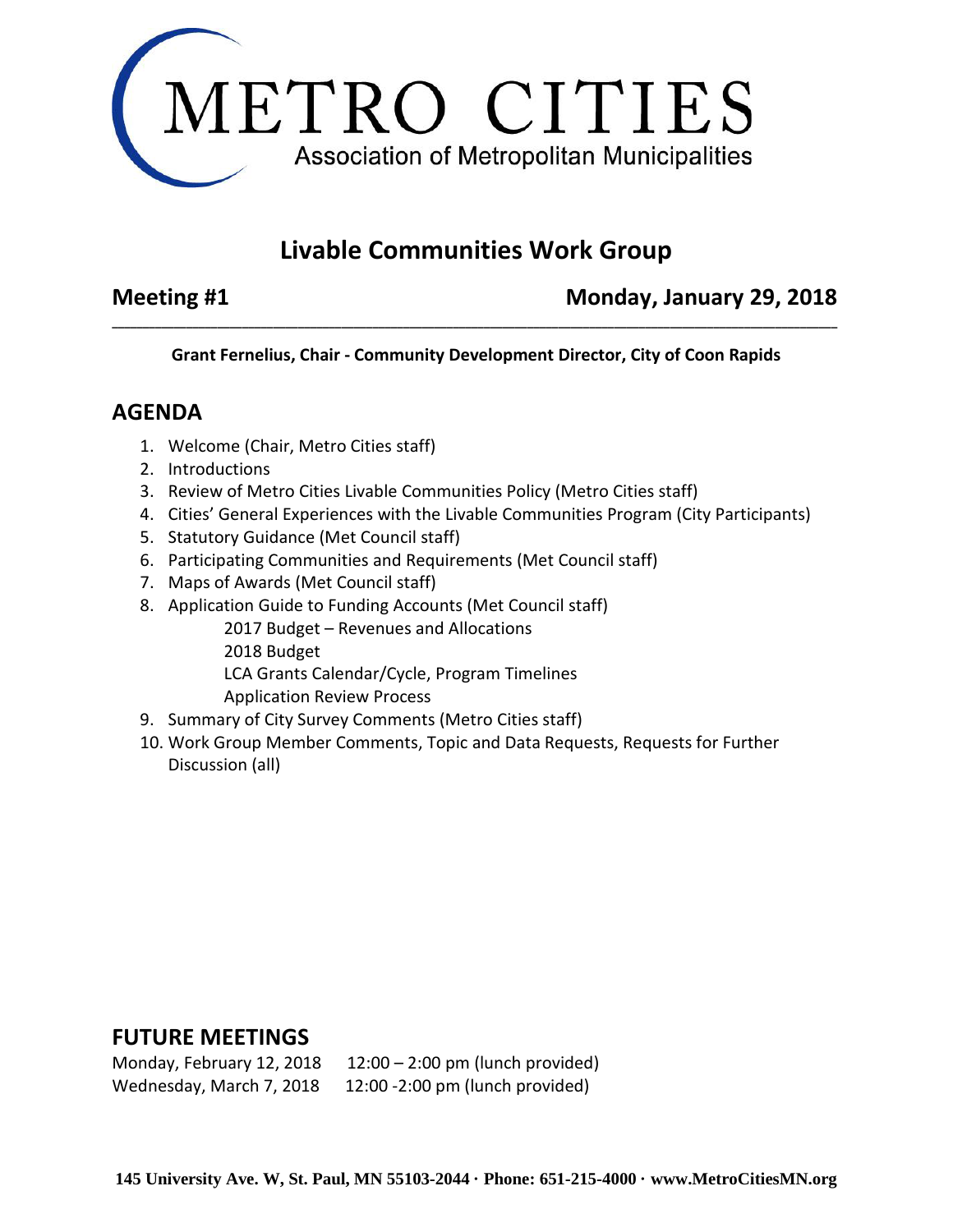

#### **PARTICIPANTS**

| <b>Community Development Director</b>                | Coon Ra   |  |
|------------------------------------------------------|-----------|--|
| <b>Community Development Director</b>                | Rosemou   |  |
| City Administrator                                   | Waconia   |  |
| Government Relations Representative                  | Minneap   |  |
| Deputy Director of Planning & ED                     | St. Paul  |  |
| City Manager                                         | White Be  |  |
| <b>Community Development Director</b>                | St. Louis |  |
| City Administrator                                   | Dayton    |  |
| City Administrator                                   | Ramsey    |  |
| <b>Community Development Director</b>                | Ramsey    |  |
| <b>Community Development Director</b>                | New Hop   |  |
| <b>Community Development Director</b>                | Eagan     |  |
| Charlie Vander Aarde Government Relations Specialist |           |  |
| <b>Executive Director</b>                            | Metro Ci  |  |
| Manager, Livable Communities                         | Met Cou   |  |
| Deputy Director, Community Dev                       | Met Cou   |  |
| Director, Community Development                      | Met Cou   |  |
| Planner, Livable Communities                         | Met Cou   |  |
| Senior Planner, Livable Communities                  | Met Cou   |  |
| Senior Planner                                       | Met Cou   |  |
| Councilmember, District 4                            | Met Cou   |  |
| Councilmember, District 5                            | Met Cou   |  |
| Councilmember, District 16                           | Met Cou   |  |
|                                                      |           |  |

Coon Rapids -- CHAIR Rosemount **Minneapolis** White Bear Lake St. Louis Park Ramsey New Hope Metro Cities **Metro Cities Met Council Met Council Met Council** Met Council **Met Council Met Council** Met Council **Met Council Met Council**